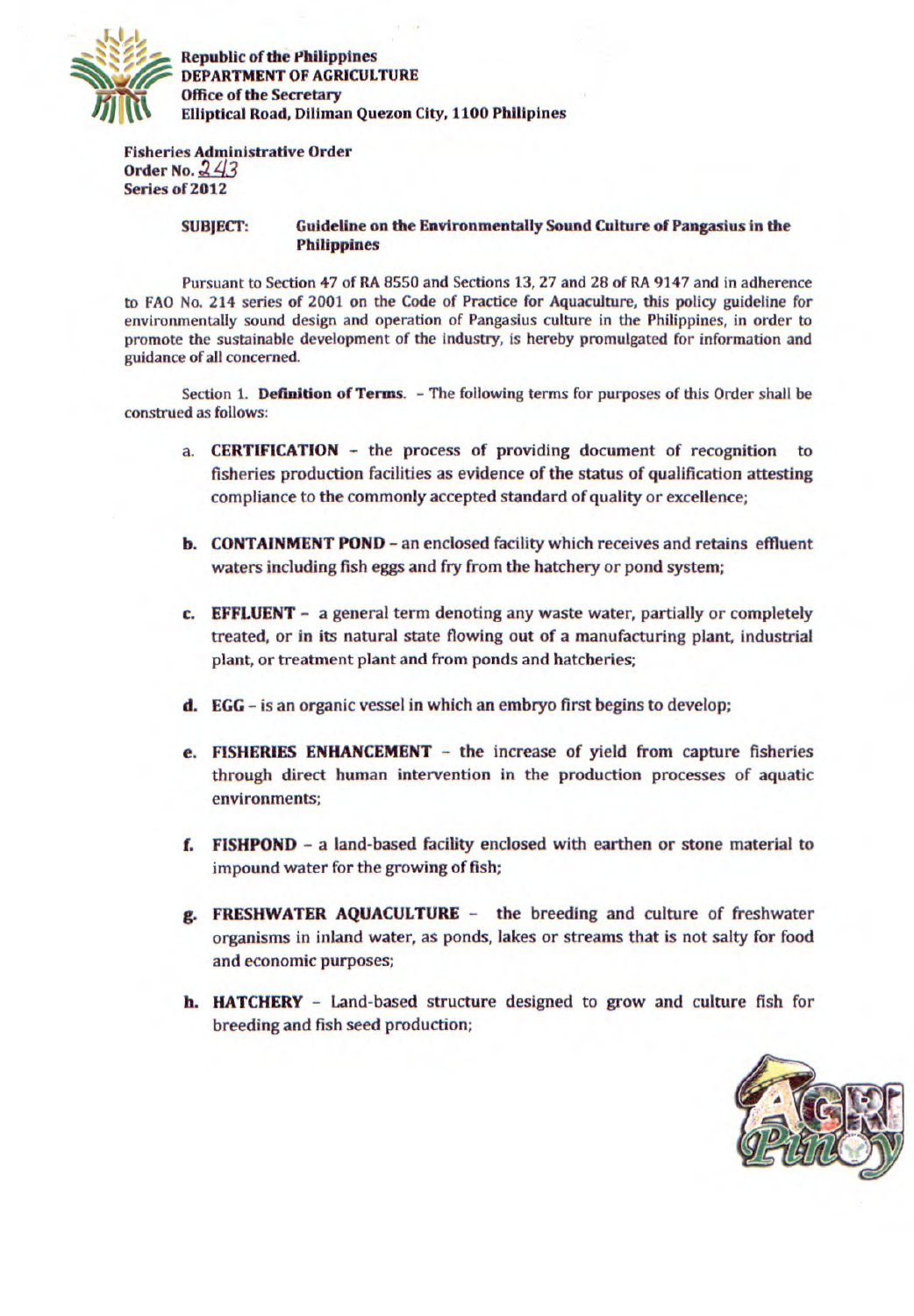- **I. LAND-BASED AQUACUTURE -** includes the natural and man-made environmental features within which infrastructure is developed for the breeding and culture of freshwater organisms for food and economic purposes;
- **j. NATURAL INLAND WATERS**  are bodies of running or stagnant water including but not limited to lakes, rivers and swamps, occupying depressions on land formed by natural geologic/seismic processes where water from the rain and underground seepage accumulate;
- **k. OPEN WATER STOCKING** the artificial release of aquatic organisms in a communal body of water with its aim of increasing fish production at acceptable levels;
- **I. PANGASIUS**  is a freshwater riverine catfish belonging to the family Pangasidae;
- **m. PHYSIOLOGICAL TOLERANCE**  capacity of an organisms to build up resistance to the effects of a substance after repeated exposure;
- **n. REPRODUCTIVE GUILD** a group of fish with similar strategies to raise their young (parental care), such as egg scatterers, brood hiders, nesters, or live bearers;
- **o. RESILIENCE**  is the positive capacity of an organism to cope with stress and adversity;
- **p. RISK ASSESSMENT**  the identification, evaluation, and estimation of the levels of risks involved in a situation, their comparison benchmarks or standards, and determination of an acceptable level of risk;
- **q. SMALL FARM RESERVOIR (SFR)**  earth dams with areas ranging from 300 to 5000 sq.m. and a maximum embankment height of 3 m. above ground level for harvesting and storing rainwater for irrigation purposes;
- **r.** SMALL WATER IMPOUNDMENT (SWIP) an artificial lake with an average size of 50 hectares used to collect and store rainfall and runoff water for soil and water conservation, flood control, supplemental irrigation, inland fishery and recreation;
- **s. TROPHIC STRUCTURE**  organization of the community based on feeding relationships of populations.

Section 2. **Risk Assessment.** - The assessment conducted by the Technical Working Group in BFAR of the biological characteristics of Pangasius as to resilience, trophic structure, reproductive guild and physiological tolerance finds Pangasius as a low risk species and a suitable alternative species for freshwater aquaculture. As a safety measure, grow out culture of Pangasius shall only be allowed within the confines of land-based aquaculture such as fishponds in areas, which are not prone to flooding.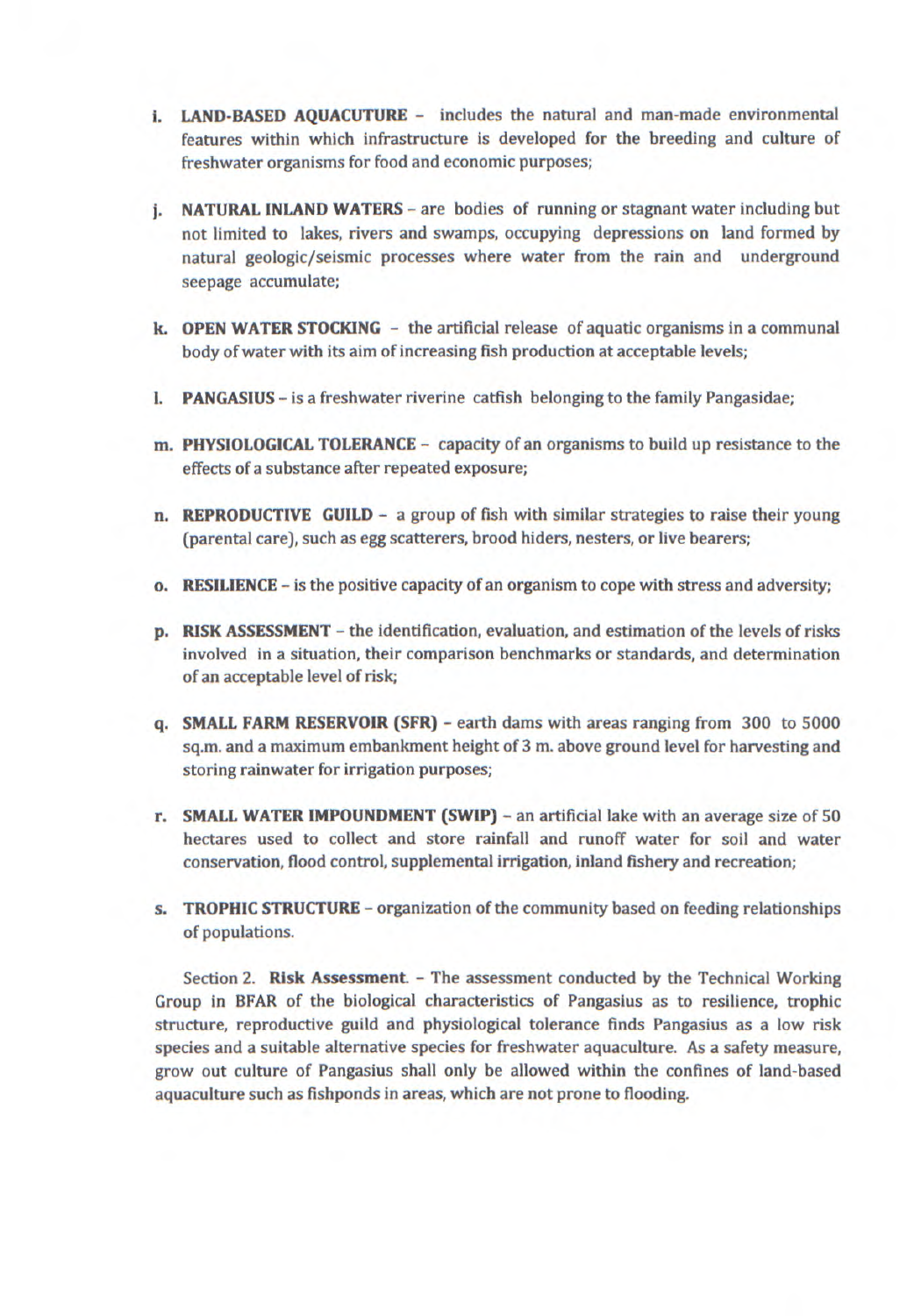Section 3. **Guidelines.** - Site selection, farm design and construction intended for the breeding and culture of Pangasius shall strictly follow the provisions of FAO No. 214 series of 2001 on the Code of Practice for Aquaculture with particular emphasis on the following practices:

- a. Water source in the area shall be evaluated as to its quality and quantity;
- b. Long term climatological records for the last 5 years shall be acquired to determine the occurrence of floods, storms and calamities in the areas; and,
- c. Alternative to mitigate potential negative environmental and social impacts shall be considered.

Section 4. **Additional requirements.** - The following practices shall assure increased production of good quality and healthy stocks:

- a. Optimum stocking density of 3- 5 pcs/m3 **in** in ponds and 5- 10 pcs/m3in cages shall be employed; and
- b. Stock only healthy fry and fingerlings from BFAR certified hatchery.

Section S. **Feed Management.** - The following practices shall be adopted to improve efficiency of supplemental feeds and feed management and reduce the amount of waste entering the ponds:

- a. Feeds shall be selected as to their high utilization rates to reduce nutrient pollution from uneaten feeds and excretory products;
- b. Feed characteristics shall include balanced levels of amino acid and other nutrients appropriate for the age of the fish, high palatability to stimulate rapid consumption, and high stability to prevent rapid nutrient release;
- c. The use of extruded feed is recommended;
- d. Records of daily feed application rates shall be kept to assess feed conversion ratio (FCR); and,
- e. The used of indigenous feed ingredients and organic feeds shall be encouraged.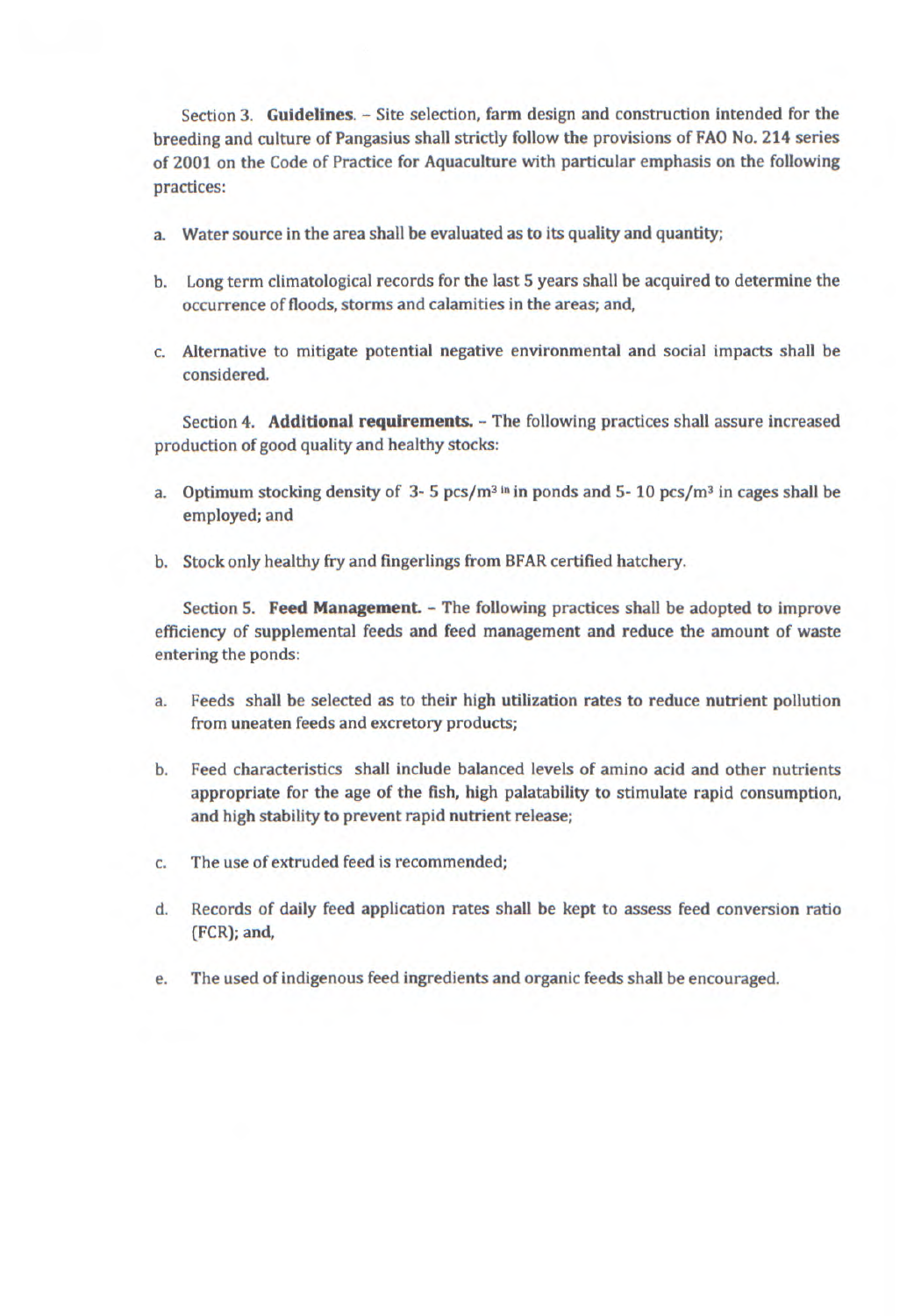Section 6. **Bio-security Standards for Controlled Hatchery Facility.** - Hatchery and nursery facilities for Pangasius should comply with the minimum bio-security standards by providing physical safeguards in the form of containment ponds for effluent/discharge waters and ensure that all mitigating measures are in place, to prevent accidental release of eggs/fry to the natural inland waterways specifically lakes, bays and river systems.

## Section 7. **Hatchery Certification.** -

- a. The Bureau of Fisheries and Aquatic Resources-National Inland Fisheries Technology Center shall devise a scheme for the Certification of Pangasius hatcheries. The Center in coordination with the BFAR-Regional Offices and the local government units shall conduct inspection and monitoring of certified government and private Pangasius hatcheries to ensure compliance to the biosecurity standards.
- b. To keep the integrity and quality of fry/fingerlings for commercial production in different farming systems, only recognized broodstock facilities and stock from certified Pangasius hatcheries shall be the source of fry/fingerlings.

Section 8. **Prohibition.** - Cage culture of Pangasius is prohibited in lakes and natural inland waters. The use of Pangasius as open water stocking materials for fisheries enhancement in lakes and natural inland waters is likewise prohibited.

Section 9. **Penalty.** - Violation of Section 8 of this Order shall subject the offender to imprisonment of one (1) month to eight (8) years, and/or a fine of five thousand pesos (P5,000) to five million pesos (P5,000,000) upon the discretion of the court, provided that all stocks, derivatives or by-products and all paraphernalia, tools and conveyances used in connection with violation of Section 8 hereof, shall be *ipso facto* forfeited in favor of the government: Provided, that where the ownership of the aforesaid conveyances belong to third persons who has no participation in or knowledge of the illegal act, the same may be released to said owner; Provided, further, that the fine herein prescribed shall be increased by at least ten percent (10)% every three years pursuant to Section 28 of RA 9147.

Violation of any other provisions of this Order shall subject the offender to a fine of not less than five hundred (P500.00) pesos to not more than five thousand (P5,000) pesos or imprisonment from six (6) months to four (4) years, or both such fine and imprisonment depending on the discretion of the court: Provided, That the Director of Fisheries and Aquatic Resources is hereby empowered to impose upon the offender an administrative fine not more than five thousand (P5,000.00) pesos and to confiscate the Pangasius for proper disposition/documentation of the government.

Section 10. **Pangasius Research and Development Program.** - The BFAR-National Inland Fisheries Technology Center shall coordinate with the Bureau of Agricultural Research (BAR) and the National Fisheries Research and Development Institute to develop a national research and development program in support of the Pangasius Industry, It shall also establish a